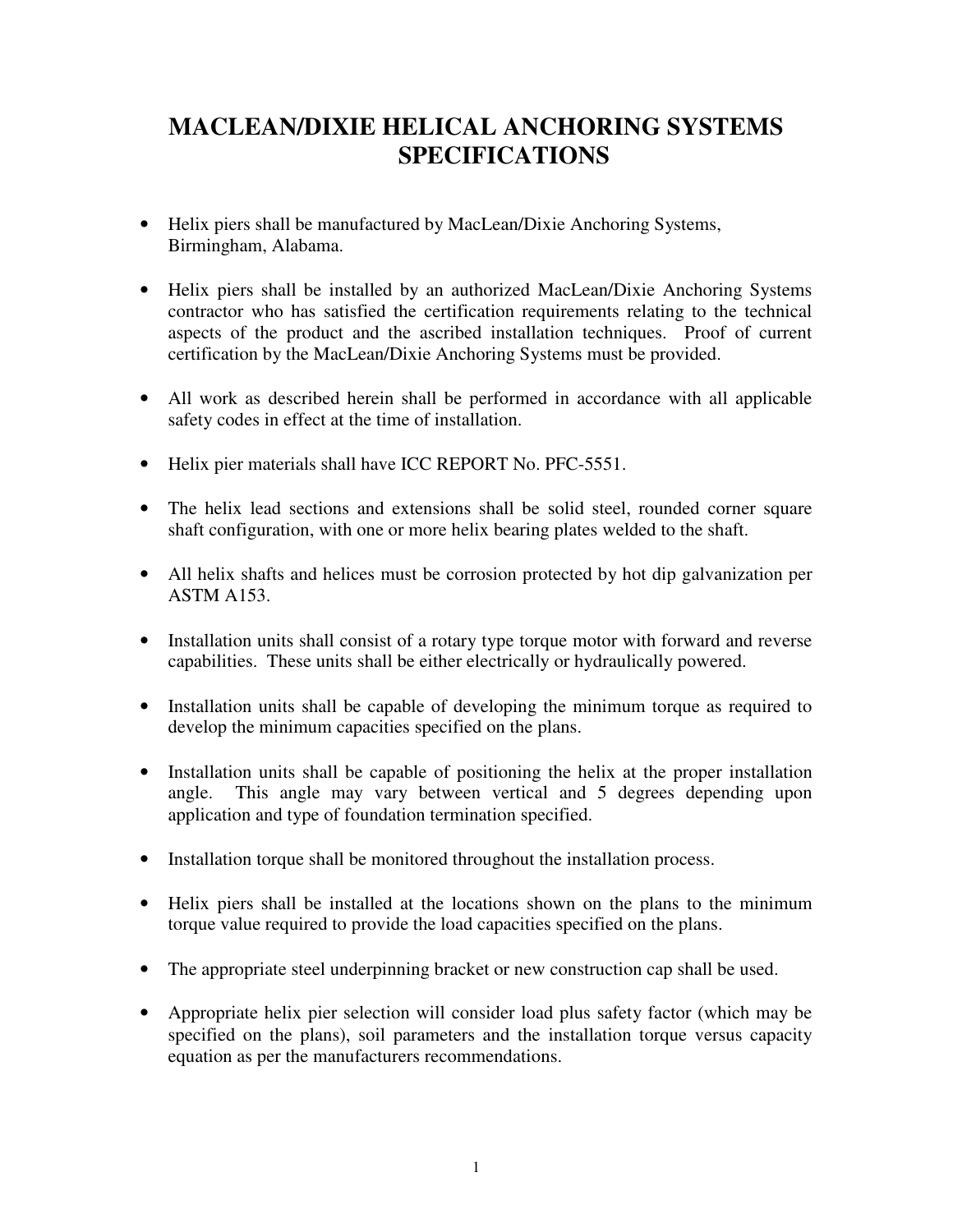#### **END OF SPECIFICATION**

Extended Helix Pier Specification organized in accordance with CSI specifications:

# **STEEL HELIX PIERS**

## **PART 1: GENERAL**

#### **1.1 DESCRIPTION:**

- A) The work of this section consists of furnishing and installing steel helix piers manufactured by MacLean/Dixie Anchoring Systems, Birmingham, Alabama.
- B) Steel helix piers shall be designed and installed to resist the unfactored design loads as shown on Sheet S-\_\_\_\_. The geotechnical report for the site dated by \_\_\_\_\_\_\_\_\_\_\_\_\_\_\_\_ is included in this project manual as specification section  $\qquad$ .
- C) Related Work Specified Elsewhere: \_\_\_\_\_\_\_\_\_\_\_\_\_\_\_\_\_\_\_\_\_\_\_\_\_\_\_\_\_\_

### **1.2 QUALITY ASSURANCE**

- A) Installer Qualifications: Installation shall be done by a MacLean/Dixie Anchoring Systems authorized installation contractor. Proof of current certification with the MacLean/Dixie Anchoring Systems shall be submitted to the Structural Engineer prior to starting installation.
- B) A soils engineer's representative shall be present during installation of the helix piers.
- C) Welding: Meet requirements of AWS "Structural Welding Code," D1.1, latest edition. All welders shall be AWS certified.

#### **1.3 SUBMITTALS**

A) Submit shop drawings indicating shaft and helix sizes, and include manufacturer's catalog cuts and data sheet.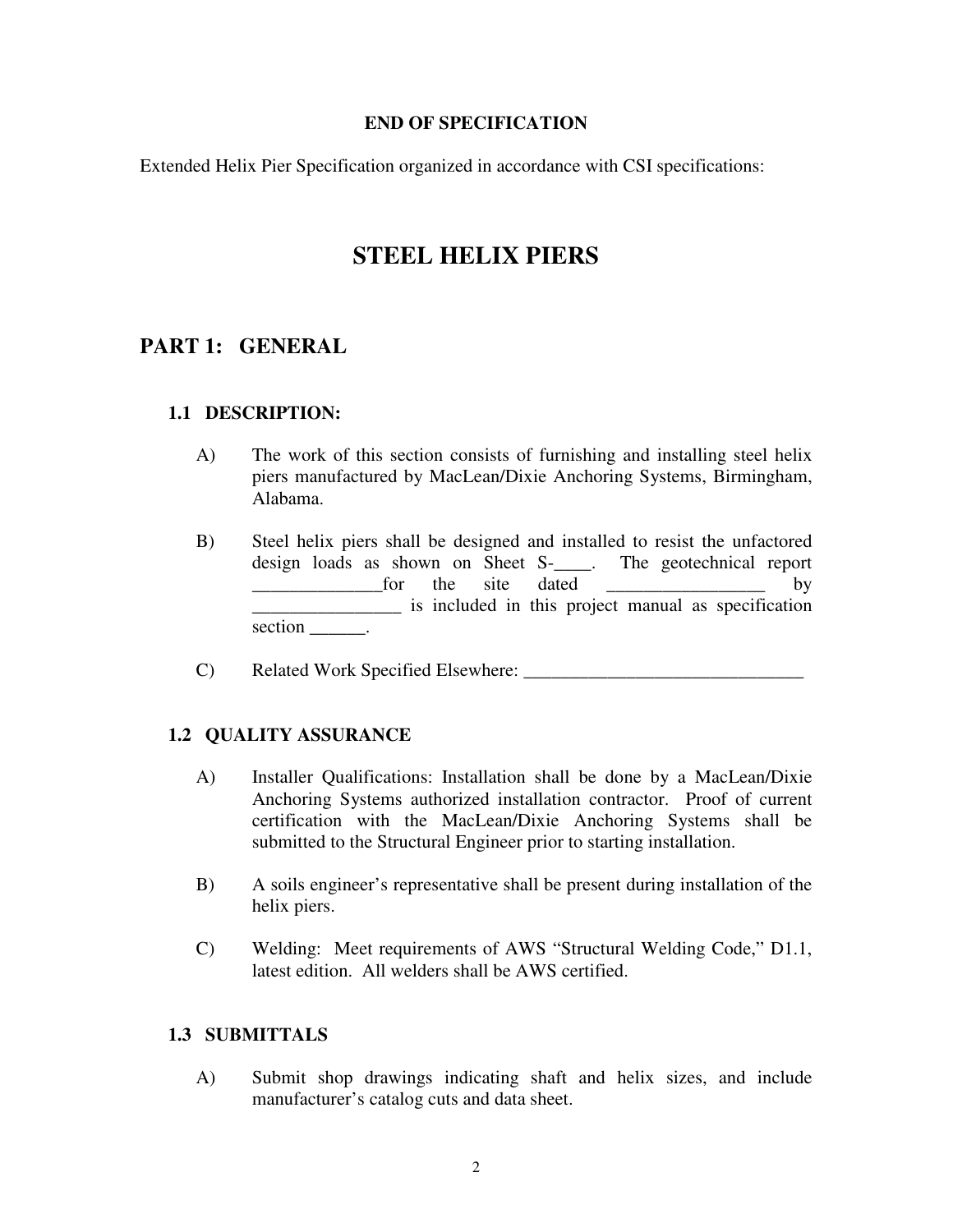## **PART 2: PRODUCTS**

#### **2.1 MATERIAL**

- A) The steel helix piering system shall be ICC REPORT listed. Installing contractor shall furnish evidence to the Structural Engineer by means of the ICC REPORT Evaluation Report number PFC-5551.
- B) Pier Hubs (Lead Section and Extensions):
	- 1. The 1 1/4-, 1 1/2-, and 1 3/4-inch round cornered square (RCS) solid steel shafts shall be formed from hot-wrought carbon steel and shall conform to ASTM A576 and the following descriptions:
		- a) Grade C-1045, having a minimum yield strength of 45 ksi (310 Mpa) and a minimum tensile strength of 82 ksi (565 Mpa), or
		- b) Grade 1530M, having a minimum yield strength of 60 ksi (414 Mpa) and a minimum tensile strength of 110 ksi.
	- 2. The round cornered square (RCS) solid steel shafts shall conform to the following torque rating (torsional force):
		- a) 3,400 ft-lbs (4.61 kN-m) for 1 1/4-inch (31.8 mm) RCS shafts.
		- b) 6,000 ft-lbs (8.14 kN-m) for 1 1/2-inch (38 mm) RCS shafts.
		- c) 10,000 ft-lbs (13.56 kN-m) for 1 3/4-inch (45 mm) RCS shafts.
- C) Helical Plates:
	- 1. Helical plates shall be either 3/8- or 1/2-inch thick and shall conform to the following ASTM specification:
		- a) Hot-wrought carbon steel helical plates shall conform to ASTM A36, with a minimum yield strength of 36 ksi (248 Mpa) and a minimum tensile strength of 58 ksi (400 Mpa).
- D) Bolts / Nuts: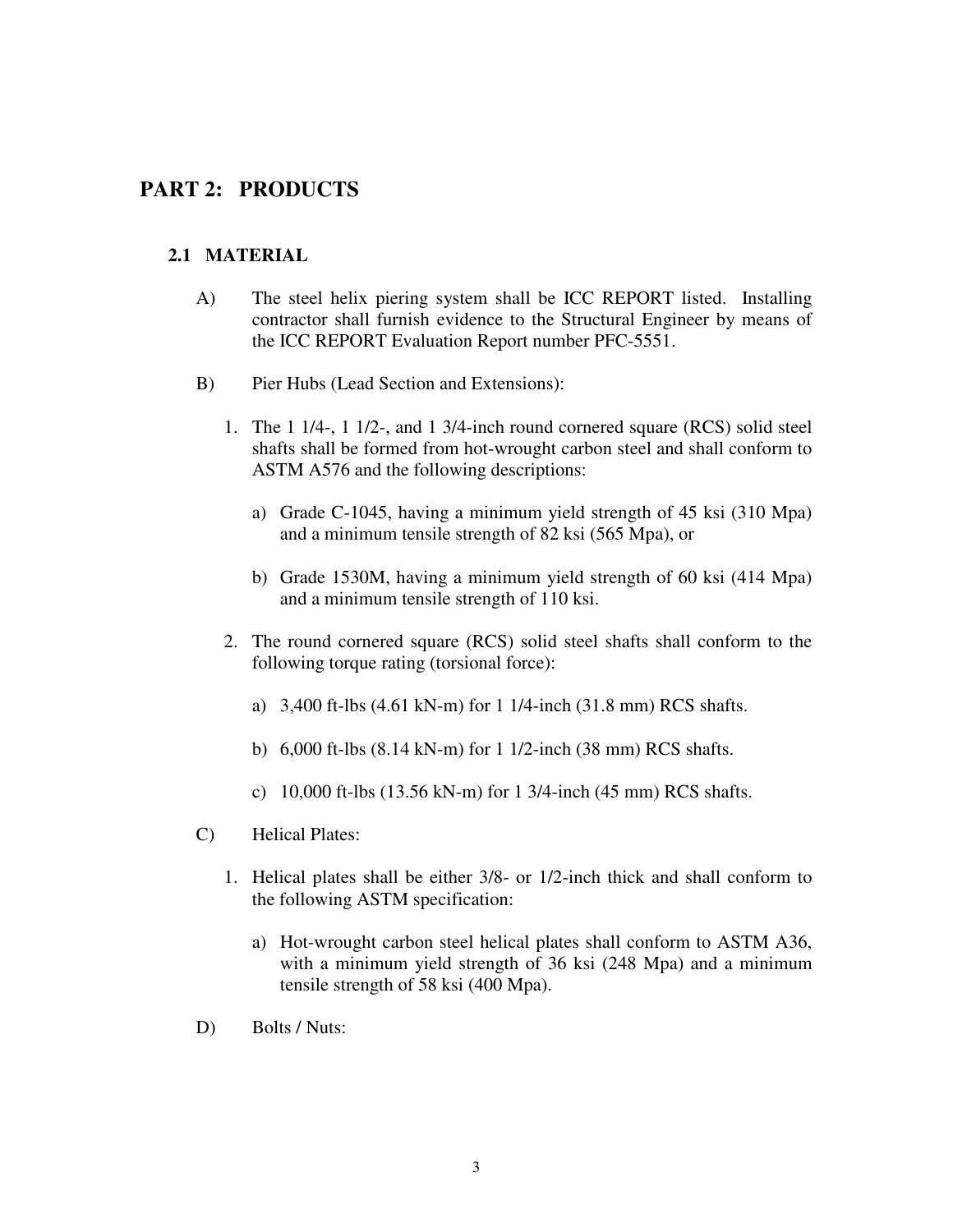- 1. The sizes and types of bolts and nuts used to connect the helix pier extensions to lead sections or another extension shall conform to the following ASTM specifications:
	- a) Coupling bolts shall be 5/8-, 3/4- or 7/8-inch diameter and shall comply with ASTM A325 Type 1, ad shall have a Class C, hot-dipped, zinc coating that complies with ASTM A153.
	- b) Coupling nuts shall conform to either ASTM A194 Grade 2H or ASTM A563 Grade DH and shall have a Class C, hot-dipped, zinc coating that complies with ASTM A153.
- E) Couplings: Couplings will be formed as an integral part of (RCS) shaft extension material through a forging process.
- F) Finish: All other material shall have a Class B1, hot-dipped, galvanized coating, complying with ASTM A153.

## **PART 3: EXECUTION**

## **3.1 EQUIPMENT:**

- A) Installation Equipment:
	- 1. Shall be a rotary type motor with equal forward and reverse torque capabilities. This equipment shall be capable of continual adjustment of the torque drive unit's revolutions per minute (RPM's) during installation. Percussion drilling equipment will not be allowed.
	- 2. Shall be capable of applying installation torque equal to the torque required to meet the pier loads.
	- 3. Equipment shall be capable of applying down pressure and torque simultaneously.
- B) Torque Monitoring Devices:
	- 1. The torque being applied by the installing units shall be monitored throughout the installation by the installer. The torque monitoring device shall either be a part of the installing unit or an independent device in-line with the installing unit. Calibration for either unit shall be available for review by the owner.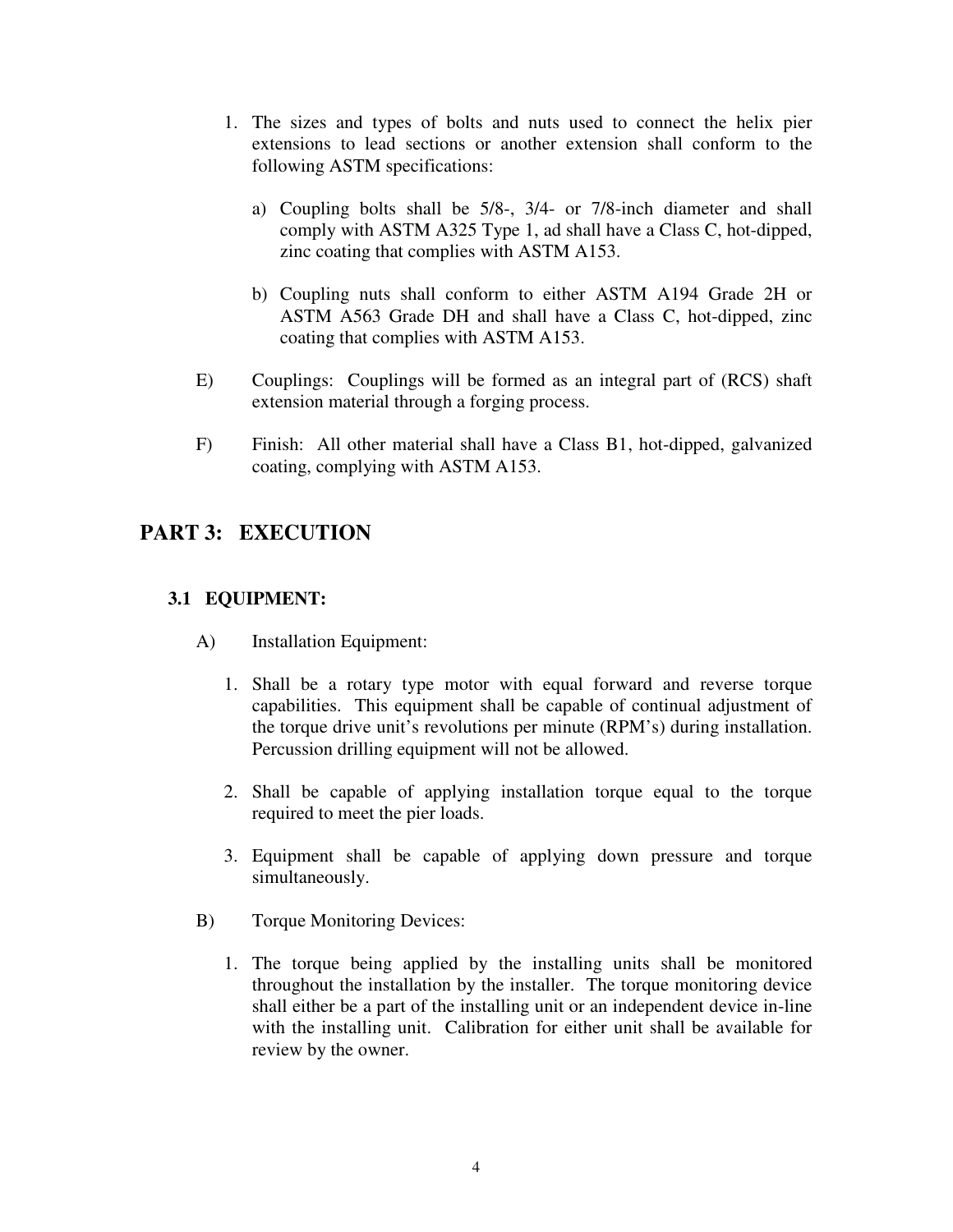#### **3.2 INSTALLATION PROCEDURES:**

- A) Advancing Sections:
	- 1. Engage and advance the helix pier sections in a smooth, continuous manner with the rate of pier rotation in the range of 5 to 20 RPM.
	- 2. Apply sufficient down pressure to uniformly advance the helix sections to approximately 3-inches (76.2 mm) per revolution. The rate of rotation and magnitude of down pressure must be adjusted for different soil conditions and depths in order to maintain the penetration rate.
	- 3. If the helix section ceases to advance, refusal will have been reached and the installation shall be terminated.
- B) Termination Criteria:
	- 1. The torque as measured during the installation shall not exceed the torsional strength rating of the steel helix lead and extension sections.
	- 2. The minimum depth criteria indicated on the Drawings must be satisfied prior to terminating the steel helix pier.
	- 3. The top helix is to be located not less than five (5) feet (1.5 m) below the bottom of the foundation.
	- 4. If the torsional strength rating of the pier and/or installing unit has been reached prior to satisfying the minimum depth required, the installing contractor shall have the following options:
		- a) Terminate the installation at the depth obtained with the approval of the Structural Engineer or
		- b) Remove the existing pier and install a pier with smaller and/or fewer helices. This revised pier shall be terminated at least three (3) feet (0.9) m) beyond the terminating depth of the original pier.
	- 5. In the event the minimum installation torque is not achieved at minimum depth, the Contractor shall install the foundation deeper using additional plain extension sections.
	- 6. The average torque for the last 3 feet (0.9 m) of penetration shall be used as a basis of comparison with the minimum recommended installation torque. The average torque is the average of the last three readings recorded at 1 foot (0.3 m) intervals. This average torque is intended solely as an indication of the pier's ultimate compression capacity.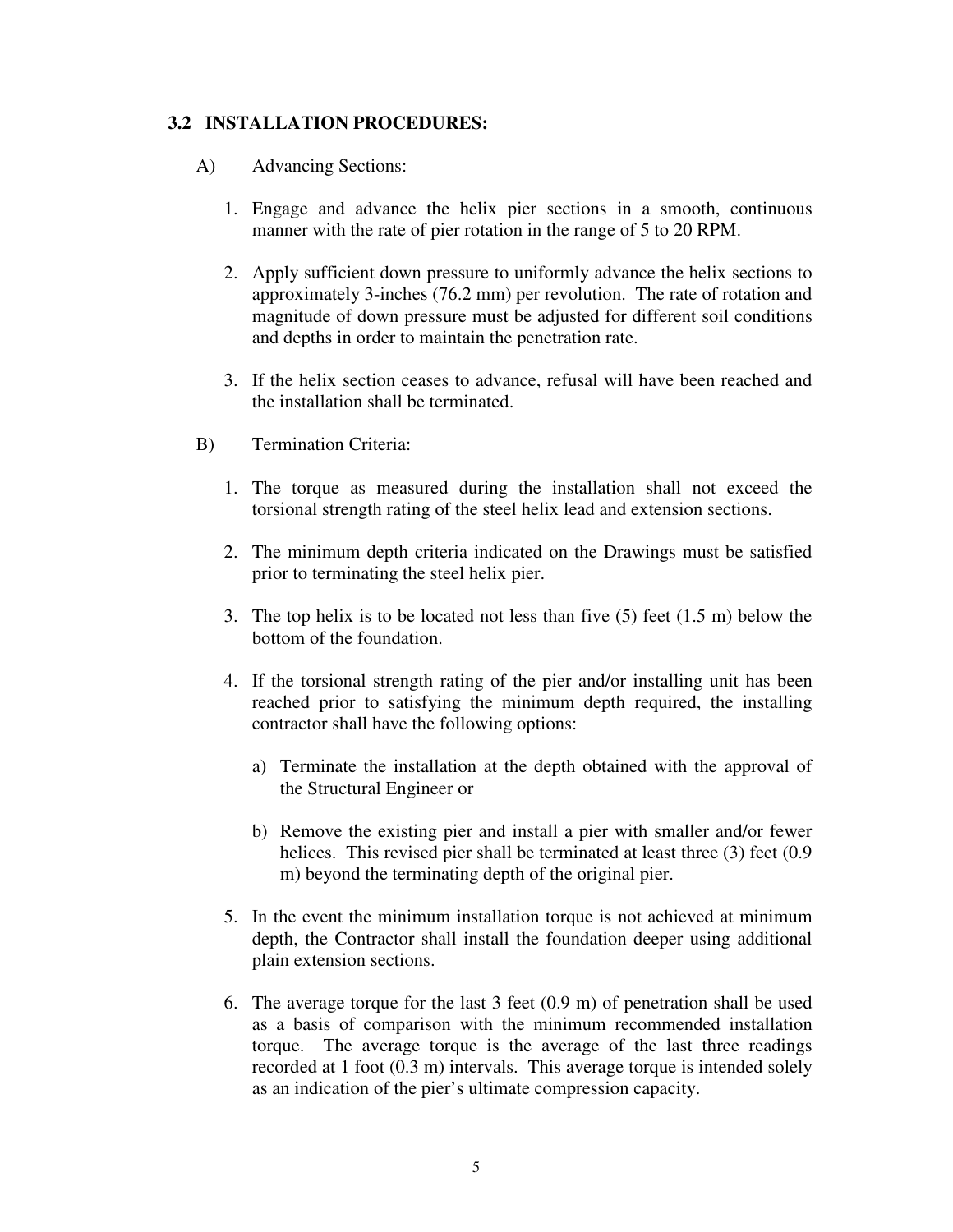- 7. The installer shall keep a written installation record for each helix pier. This record shall include the following information:
	- a) Project name and location.
	- b) Name of authorized and certified dealer and installer.
	- c) Name of installer's foreman or representative witnessing the installation.
	- d) Date of installation.
	- e) Location of helix pier.
	- f) Description of lead section including number and diameter of helices and extensions used.
	- g) Overall depth of installation from a known reference point.
	- h) Installation torque at termination of pier.

### **END OF SPECIFICATION**